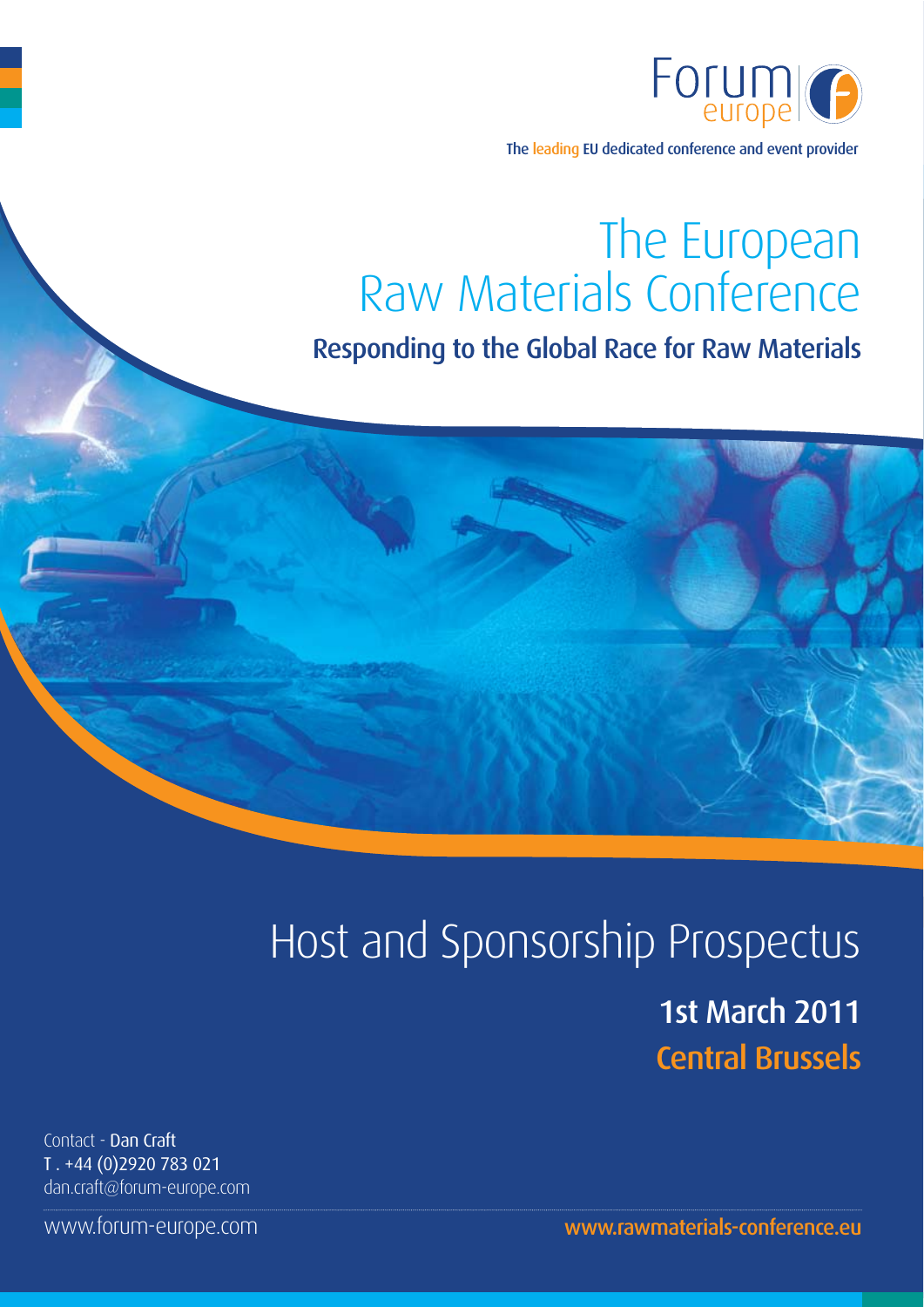## **Contents Page**

| P <sub>3</sub> | <b>Host Package</b>                  |
|----------------|--------------------------------------|
| $P_4$          | <b>Sponsorship Catering Packages</b> |
| P <sub>5</sub> | <b>Product Opportunities</b>         |
| P <sub>7</sub> | <b>Sponsorship Agreement</b>         |

Contact - Dan Craft T. +44 (0)2920 783 021 dan.craft@forum-europe.com



www.rawmaterials-conference.eu

1st March 2011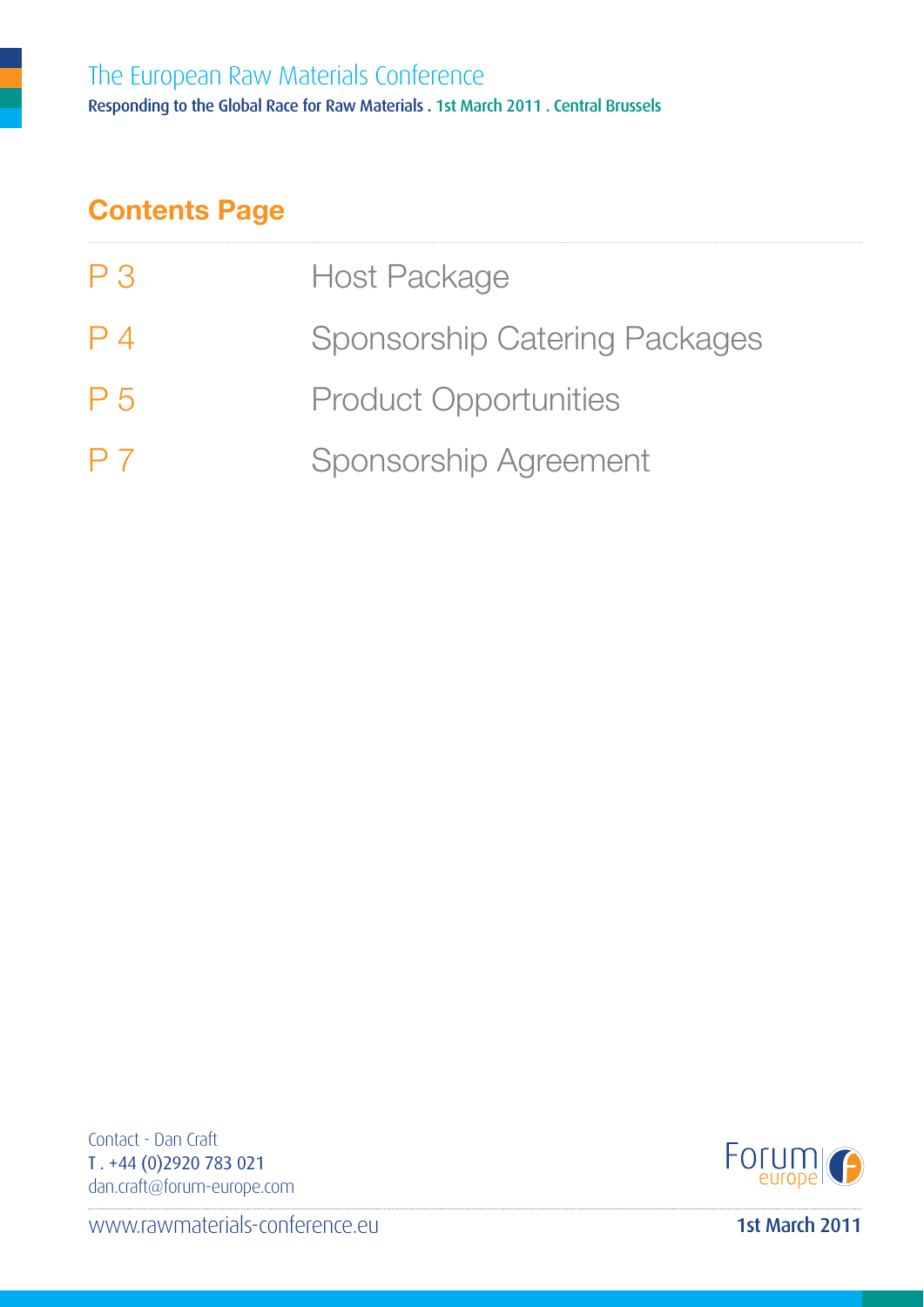## **Host Packages - The Benefits**

#### Host Package: €5,000 + VAT

Becoming a host of the conference will provide your company with optimal exposure on all marketing material and banners, as well as access to a number of additional benefits that are unique to this package.

- Speaking position for company representative
- Full page advert in conference programme
- 5 complimentary delegate places

 $>1$ 

- Priority branding on main stage
- Prime location allocated for exhibition space
- . Inclusion of company materials in delegate bags
- Recognition as Host in conference
- Recognition as Host in marketing materials and press releases
- Corporate identity on conference website with link to company website
- Recognition as Host in Forum Europe newsletters



Contact - Dan Craft T. +44 (0)2920 783 021 dan.craft@forum-europe.com



www.rawmaterials-conference.eu

1st March 2011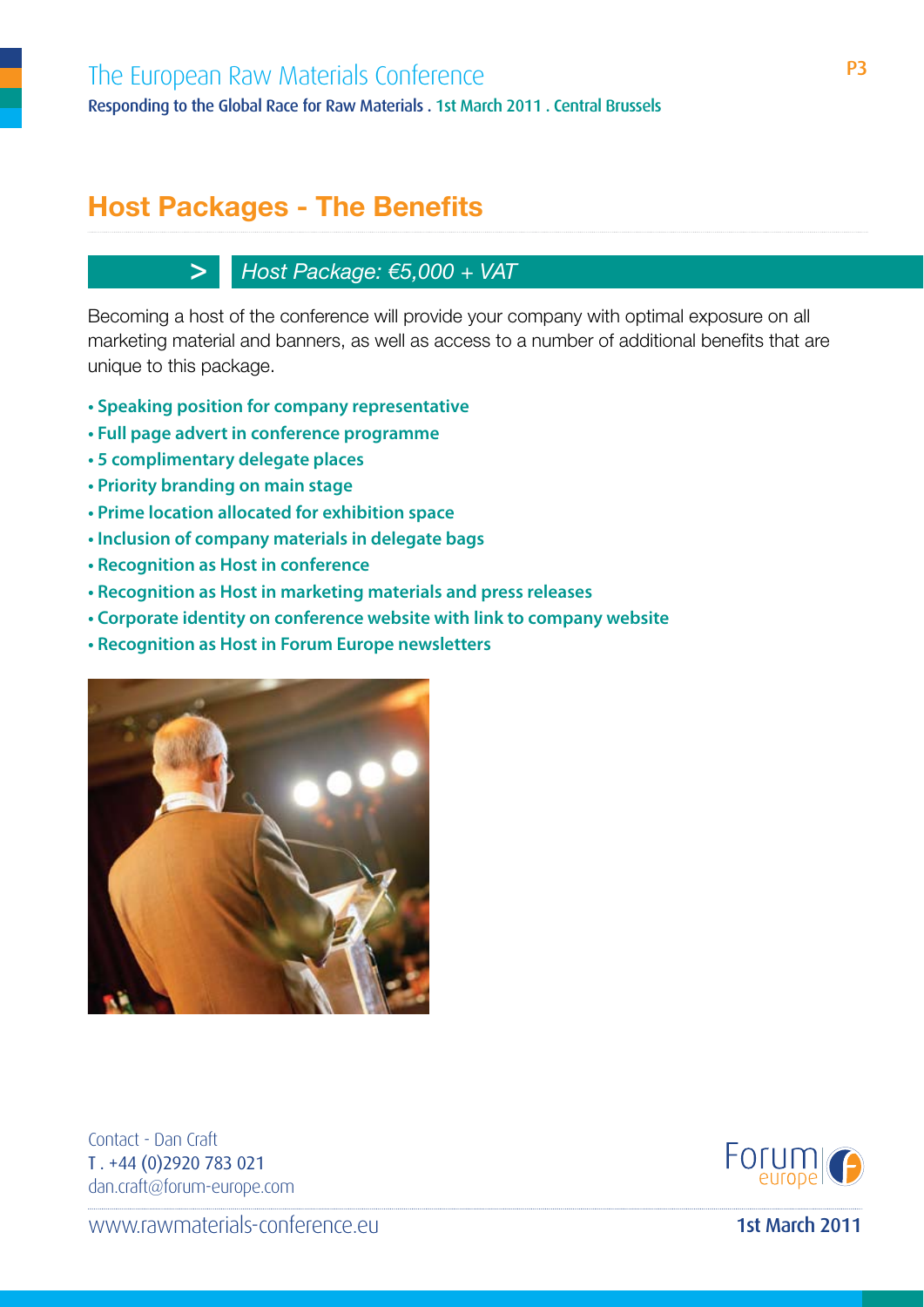## **Sponsorship Catering Packages**



#### **>** *Exclusive Sponsorship of Pre-Event VIP & Speaker Dinner/Debate: €5,000 + VAT*

An exclusive invitation only VIP / Speaker Dinner will be taking place the evening before the main conference. With a maximum of 30 high level participants, the dinner allows for an open and frank exchange amongst policy and decision makers and provides an excellent networking opportunity prior to the main day's proceedings.

- Opportunity for high level representative to 'host' the dinner introduce the high level speaker, and then lead the debate that follows
- **t** Corporate identity included on menu cards
- **3 complimentary places to attend the dinner and the main conference**
- **Exclusive speaking slot for company representative at main conference**
- **Full page advert in main conference programme**
- **Corporate identity on conference website with link to company website**



**>** *Exclusive Sponsorship of Cocktail Reception: €2,250 + VAT* 

- **Exclusive corporate identity displayed on banners at reception venue**
- **t** Corporate identity included on invitations and menu cards
- **Opportunity to give welcome address (though not compulsory)**
- **Full page colour advert in programme**
- **1 complimentary delegate place (to attend conference)**
- **5 complimentary places to attend the cocktail reception (not conference)**

#### **>** *Exclusive Sponsorship of Lunch: €2,000 + VAT*

- **t** Corporate identity displayed in dining area during lunch
- **t** Corporate identity included on menu cards
- **Opportunity to give luncheon address (though not compulsory)**
- **Full page colour advert in programme**
- **1 complimentary delegate place (to attend conference)**

In addition to the above benefits, all catering sponsors will also be included in the sponsor section of the event programme, website and report.

We are always available to help you identify the options that suit your budget while maximising your value and visibility at the conference. We have Product Opportunities that can be combined with any of the sponsorship packages or taken individually.

Contact - Dan Craft T. +44 (0)2920 783 021 dan.craft@forum-europe.com



ll www.rawmaterials-conference.eu and the state of the state of the state of the state of the state of the state of the state of the state of the state of the state of the state of the state of the state of the state of th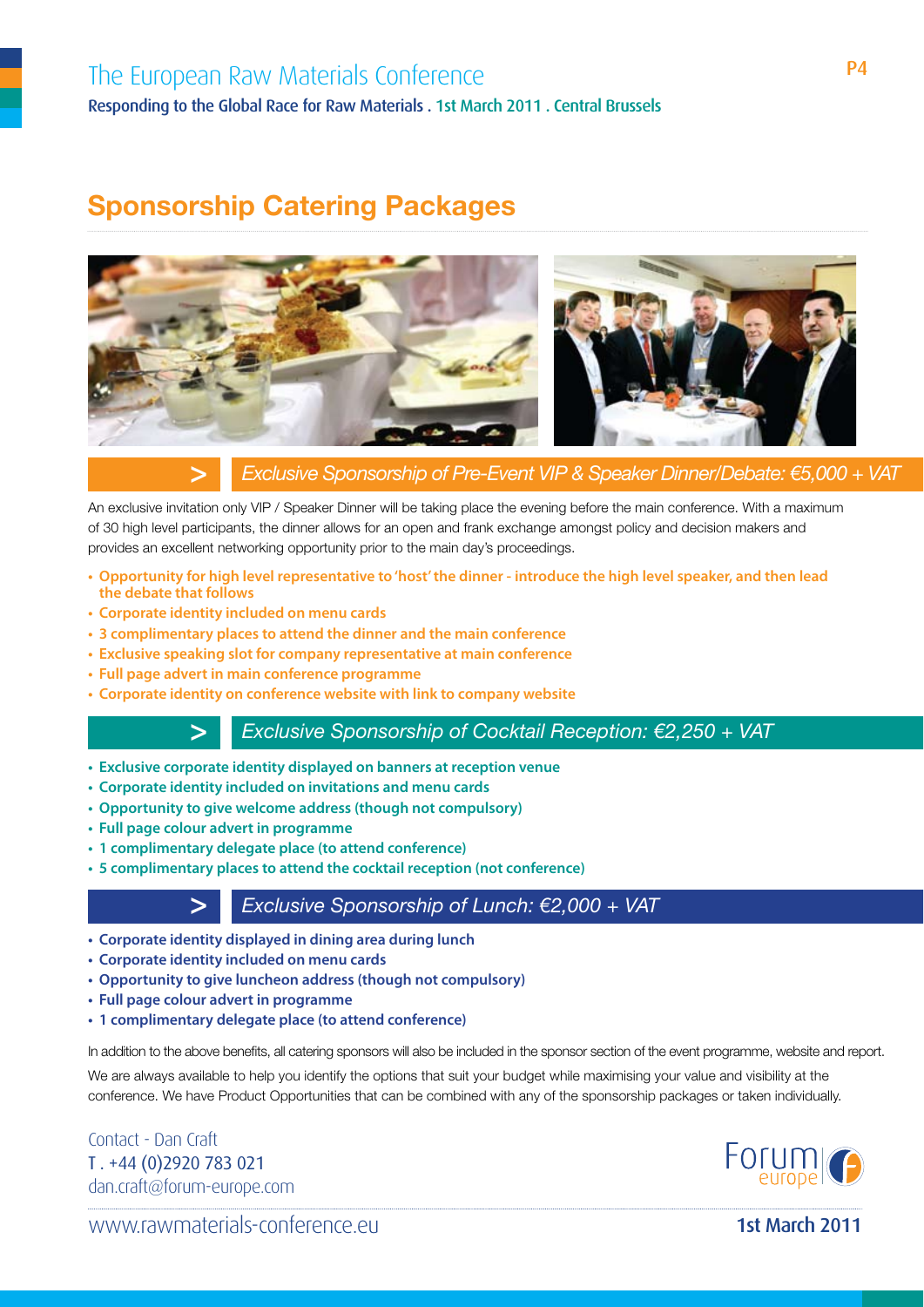## **Product Opportunities**

As well as the main Sponsorship Packages, there are also a range of product based branding opportunities available with Forum Europe. These have been chosen specifically for their ease of production and value beyond the event itself. The list below is by no means exhaustive and our marketing team will be happy to work with you to create innovative sponsorship packages tailored to the needs of you and your company.



#### **Sponsored Badges** €1250 + VAT

Badges are distributed to all delegates on arrival at the conference, ensuring high visibility of your brand throughout the event.



#### **Data Sticks (or alternative product of choice) €995** + VAT + cost of production

In addition to providing a high value branded product to delegates beyond the event, conference proceedings can be loaded onto the sticks prior to the event and distributed to delegates on arrival.



#### **Conference Pens and Pads**  $€995 + VAT + cost of production$

Distributed to all attendees upon arrival, branded pens and pads again offer visibility to you and value to the delegate both during and beyond the event.



#### **Insert in Delegate Packs**  $€500 + VAT$

Product or promotional materials can be included within the delegate packs distributed to each participant upon arrival. A high value option providing detailed company information to all delegates.

Contact - Dan Craft T. +44 (0)2920 783 021 dan.craft@forum-europe.com



ll www.rawmaterials-conference.eu and the content of the content of the case of the content of the content of the content of the content of the content of the content of the content of the content of the content of the con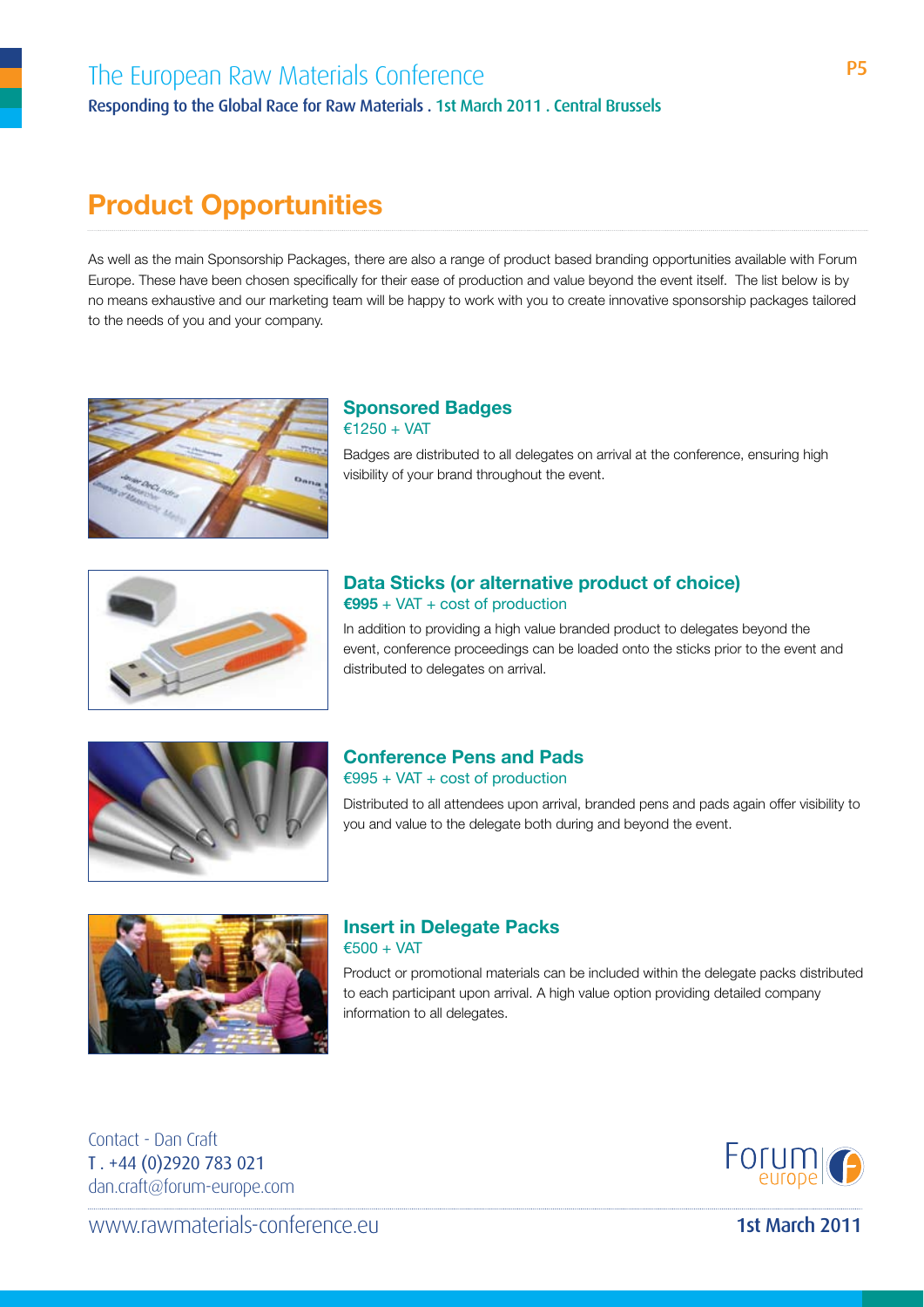### The European Raw Materials Conference The European Raw Materials Conference Responding to the Global Race for Raw Materials . 1st March 2011 . Central Brussels

## **Product Opportunities** (continued)



#### **Conference Badges** €1200 + VAT

All delegates are required to wear their personalised conference badge (attached to the lanyard) on arrival at the venue. Have your company logo on all delegate badges (position as design allows) and remind delegates of your company's input into the conference.



#### **Conference Proceedings** €1245 + VAT

All delegates receive the conference proceedings via email, with your company's logo and a short advert (either text/PDF or moving image, in which case size must be agreed beforehand).

These CDs, in addition to being distributed to all delegates as part of the conference package, will also be made available for purchase to non-attendees post event.

This high value option reaches all delegates and is the most valued information and reference point beyond the event itself, this option is only available to selected organisations and it is recommended that you contact Dan Craft to discuss this high value, high exposure option.

**>** The options contained within are negotiable and are listed only as a guide. We look to cater for your individual requirements on a per event basis.

If you wish to discuss any of the information found in this document, please do not hesitate to contact Dan Craft.

We look forward to discussing the positive and high value promotion of your organisation.

#### **Dan Craft**

**Forum Europe**

La Bibliothèque Solvay, Parc Léopold, rue Belliard 137, 1040 Brussels. Belgium

**t: +32 (0) 253 411 79**

#### **e: dan.craft@forum-europe.com**

2 - 4 Second Floor, High Street Arcade Chambers, Cardiff, CF10 1BE, UK

**t: +44 (0) 2920 783 021 f: + 44 (0) 2920 668 992 e: dan.craft@forum-europe.com**

Contact - Dan Craft T. +44 (0)2920 783 021 dan.craft@forum-europe.com



llawww.rawmaterials-conference.eu and the content of the content of the content of the content of the content of the content of the content of the content of the content of the content of the content of the content of the